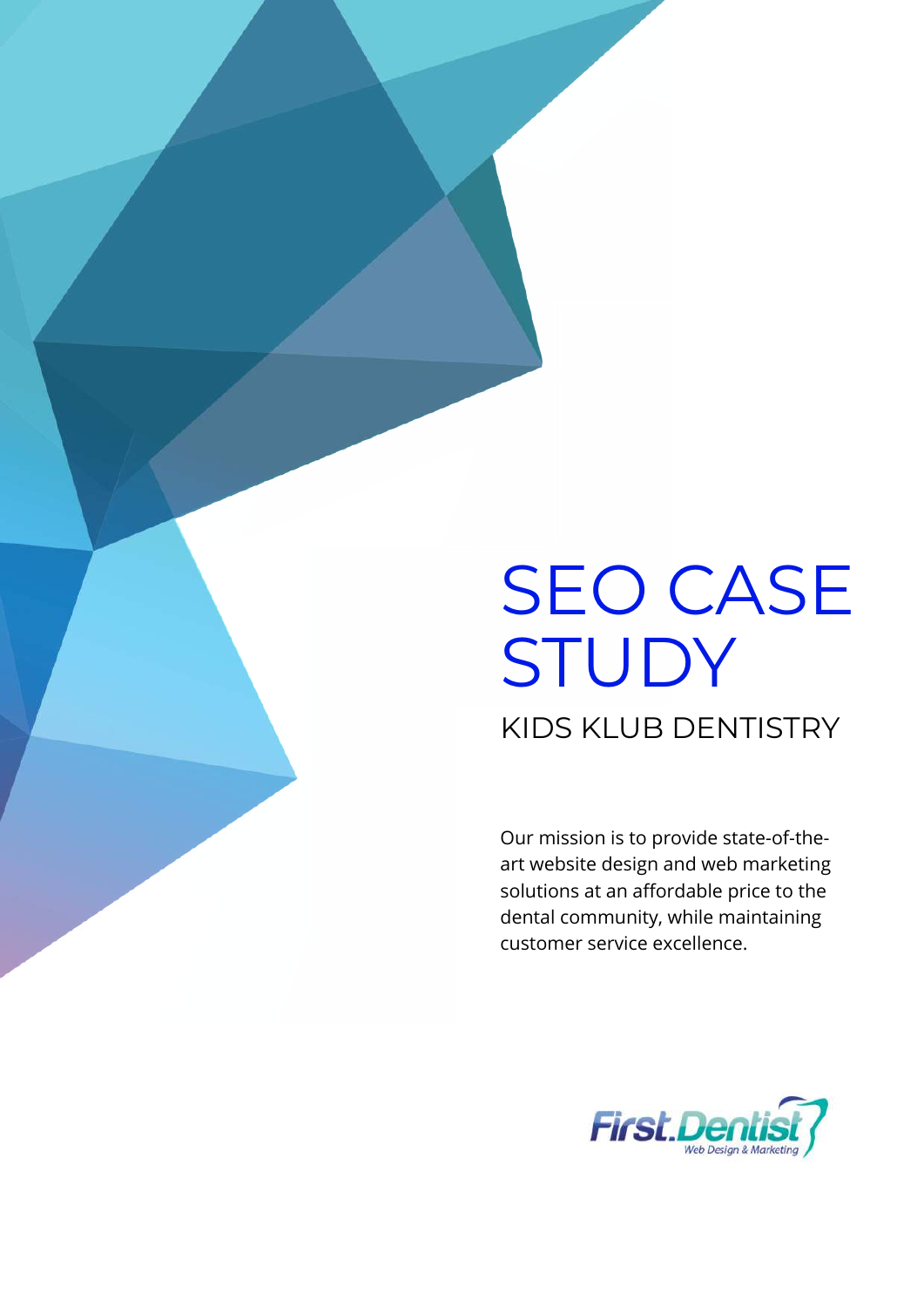# ABOUT KIDS KLUB DENTISTRY

Kids Klub Pediatric Dentistry is the pediatric dental practice owned by Dr. Sara Bukhari. Her thriving practice is located in Phoenix, Arizona. Phoenix is a competitive city for pediatric dental practices. Sara came to us in April of 2016 because she wanted her new website to rank in the search engines.





### KIDS KLUB DENTISTRY MISSION

Kids Klub Dentistry, the office of Dr. Sara Bukhari, where helping kids achieve optimal oral health is our passion. Our staff are gentle and highly skilled to ensure that your child will have a positive dental experience every time. Our mission is to provide a positive dental experience for your child so that they will look forward to every visit.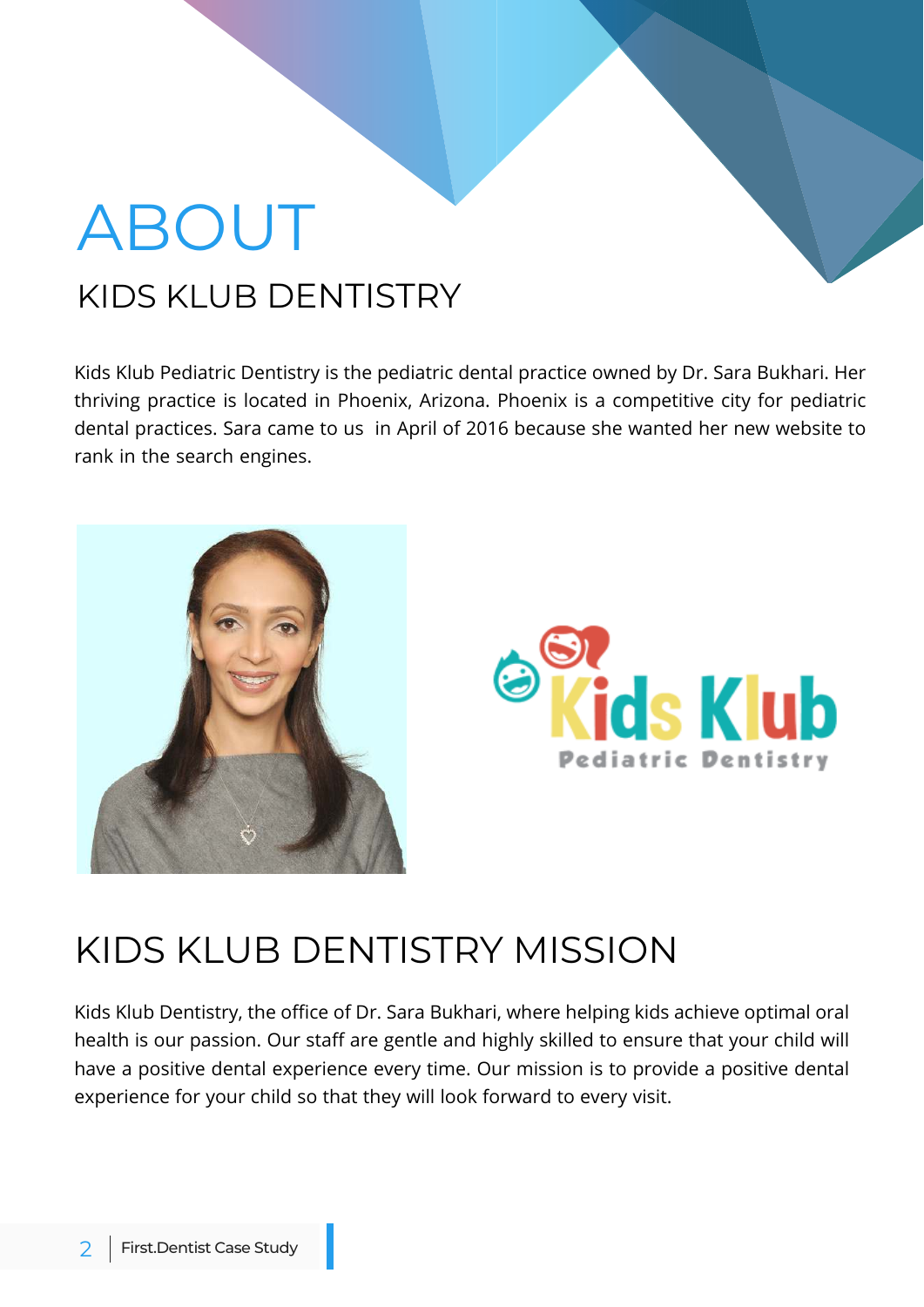# GOAL SEO

Dr. Bukhari hired First.Dentist to increase the visibility of her dental practice's website in local search engine rankings for the sole purpose of obtaining more patients and increasing authority online.

WHAT IS SEO? Search engine optimization (SEO) increases the visibility of your website in search engine results. As your web marketing specialists, the team at First.Dentist will leverage the latest dental SEO tactics to improve your website with the goal of increasing the volume of high-quality visitors.

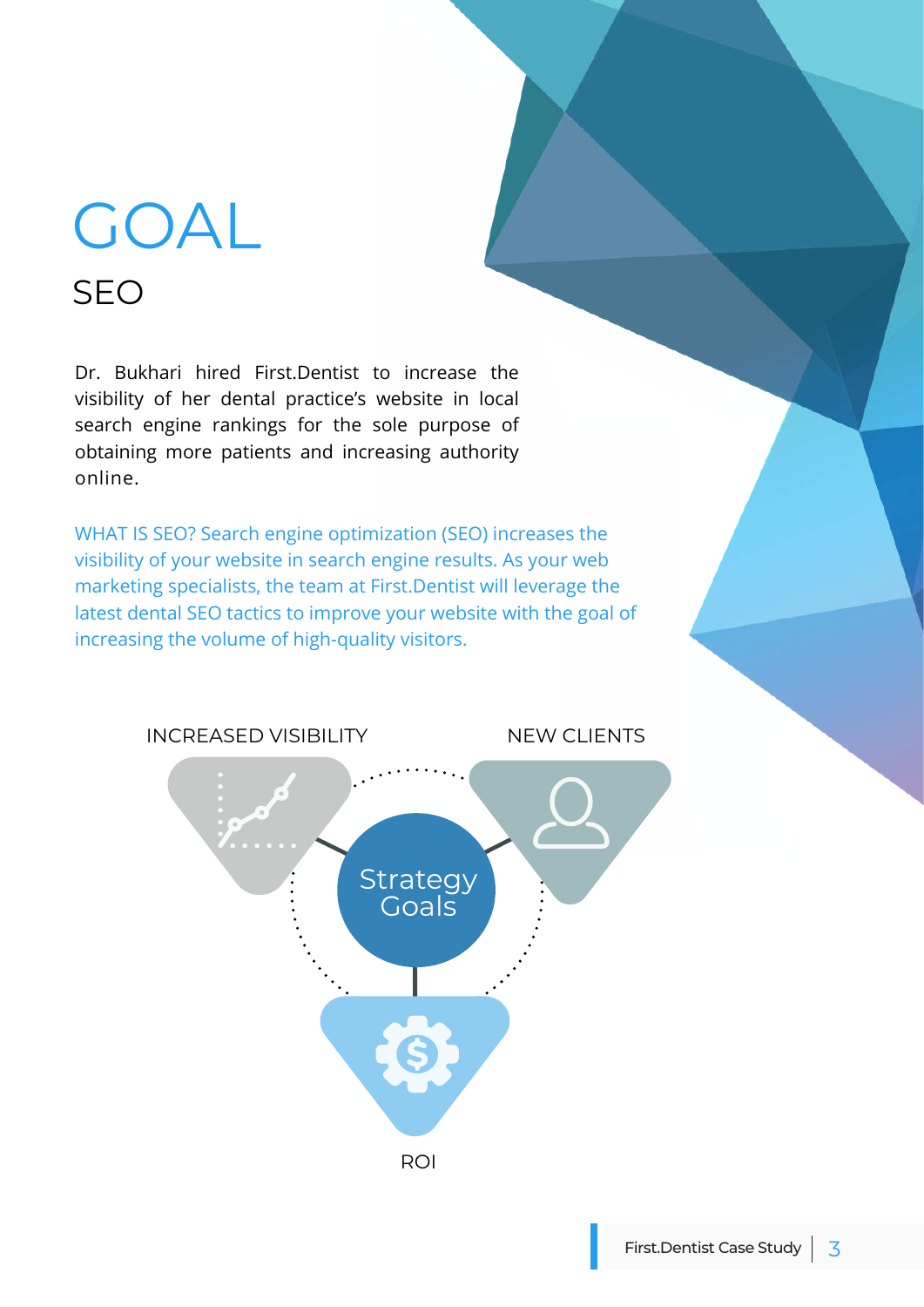## OUR PROFESSIONAL OPINION

The focus of First Dentist is on local SEO. Local SEO is different than regular SEO for brand or product search results. There are different SEO techniques used to rank in local search that many SEO companies do not understand. For local services, it's essential to rank in the Local Maps results with an excellent review score.



At First.Dentist we support search engine marketing organizations involved in developing an industry-wide SEO code of ethics.

#### Kids Klub Case Breakdown

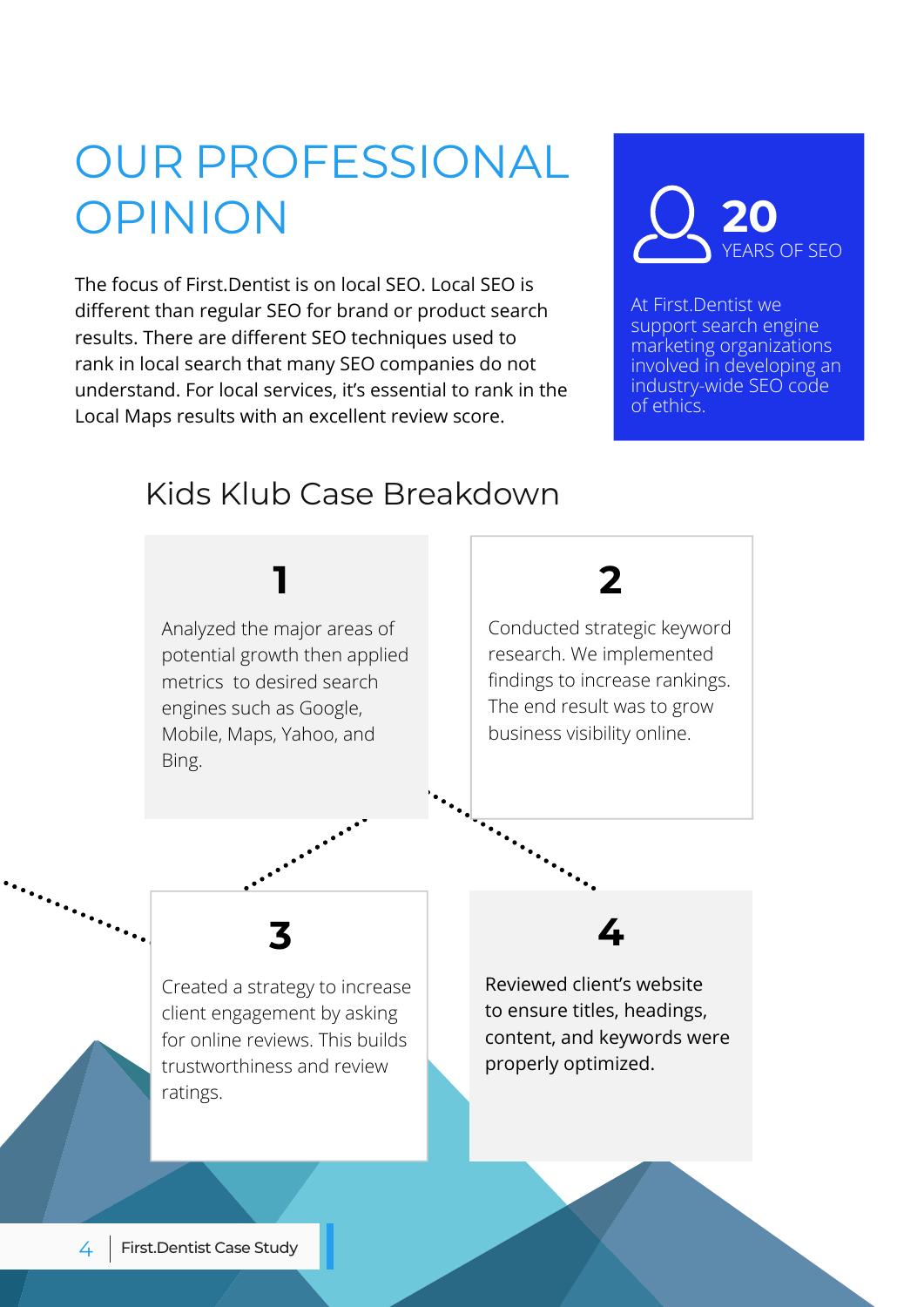



## NOTE FROM OUR FOUNDER ROSS DUNN

 *When we started this SEO campaign, the rankings were sparse and the competition was not insignificant. Fortunately, Kids Klub Dentistry is a superb client. We were given the latitude and support needed to optimize their online presence which helped create great results!* 

Ross Dunn is the founder of an SEO and web marketing company started in 1997. In 2014, Ross joined forces with First.Dentist. Ross has provided SEO and consultation services for the likes of Time Inc. Interactive in NY, Johnson & Johnson, Pfizer and hundreds of reputable smaller businesses.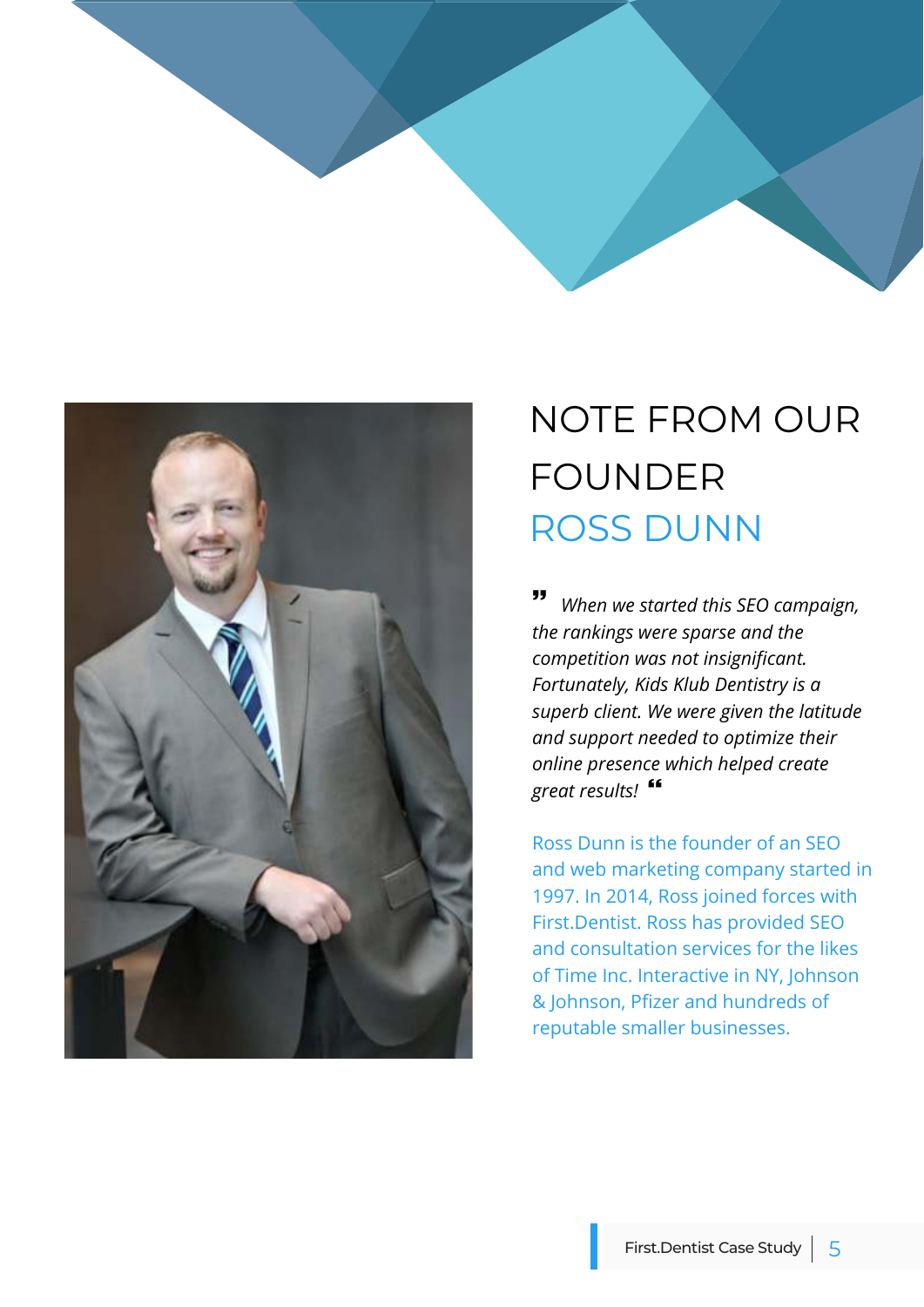# RESULTS SEO

- In just one year, First.Dentist has increased Kids Klub Dentistry online rankings by +84 positions.
- 60 % of all keywords rank in the top position including "phoenix pediatric dentist", "kids dentist phoenix", "pediatric dentist near me", "pediatric dentistry", and more.
- We have helped grow their client engagement with 39 reviews as of February 2018.

# Im **17 %**

Kids Klub Dentistry's organic traffic has increased by 17 % over the last year due to it's visibility on search engines.